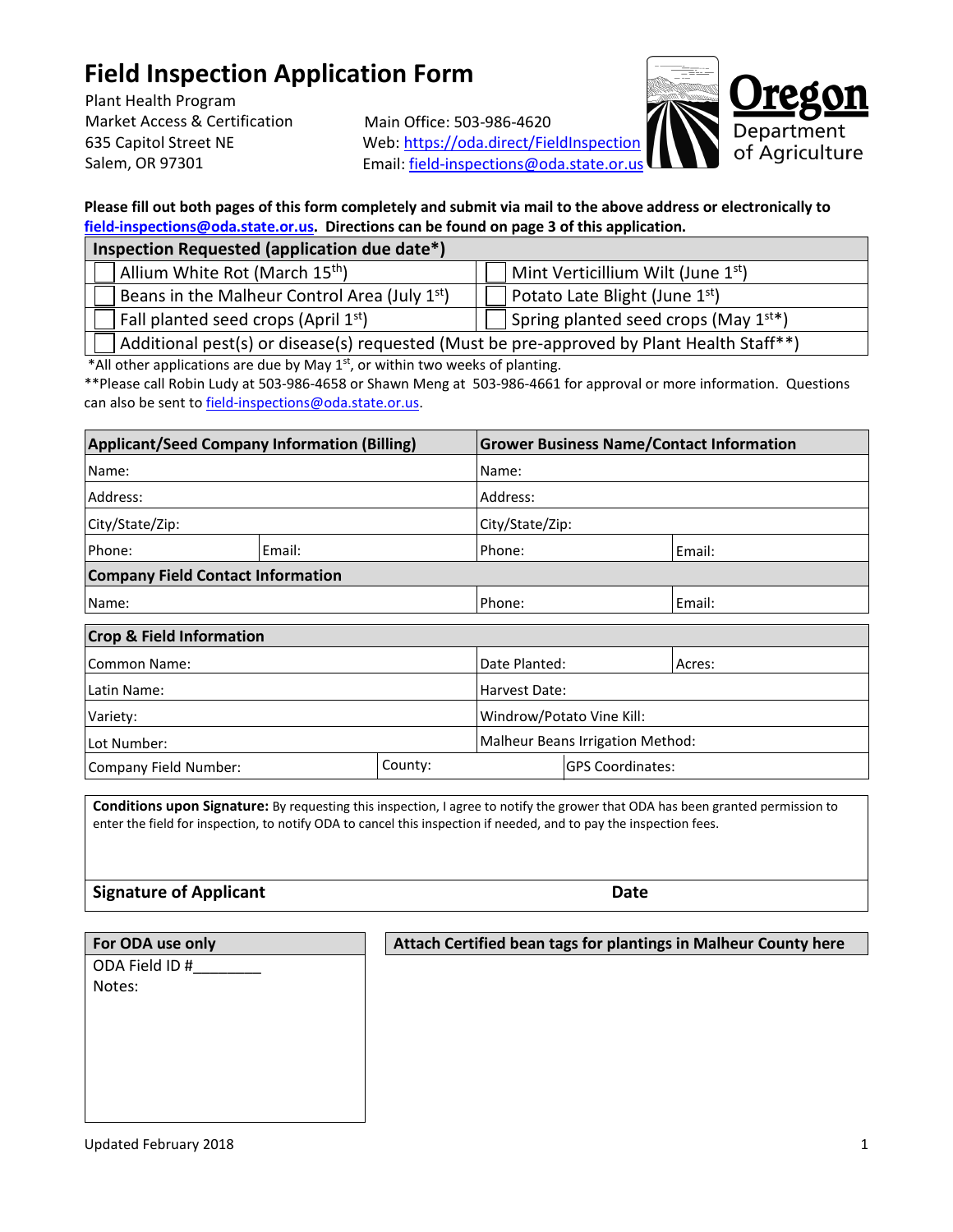# **Field Inspection Application Form – page 2**

**Field Map:** Please make a simple line drawing of the field location, including cardinal directions (ie., north, south) and landmarks such as buildings, field roads, pumps, county lines, etc. Aerial photographs or computer-generated maps will be accepted if they are legible and access routes and roads are labeled.

**Directions to field:** Please write a narrative description of how to find the field. Directions from a web mapping service can also be included.